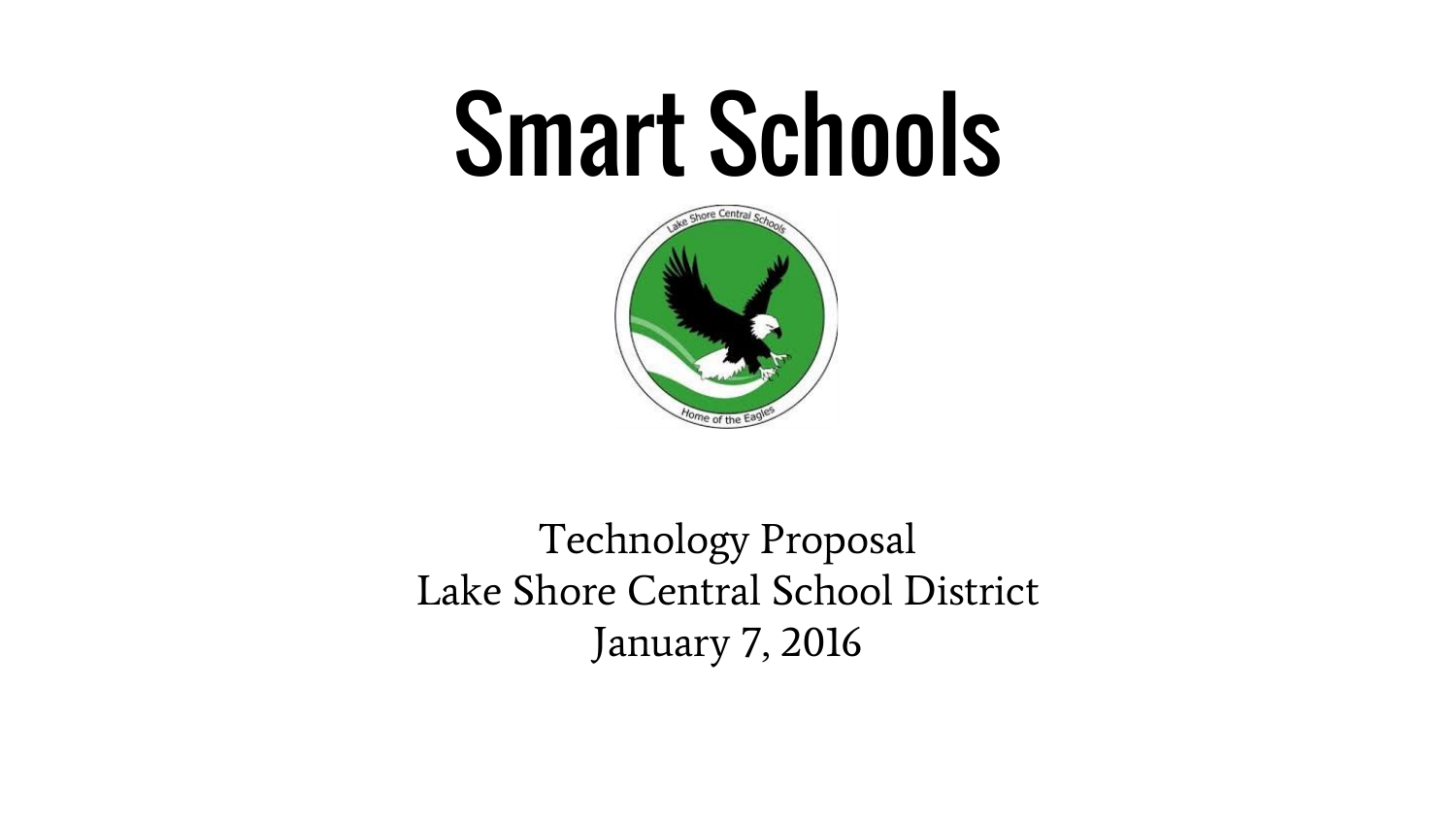# Item #1 - High School Business Department

- Technology
	- 30 Dell Latitude E5400 Series, Touch Screen LCD, Intel Core i5 Processor, 8 GB RAM, 256 GB SSD, NVIDIA Graphics Card, Stylus Pen, Windows 10 and Office 2016
	- NOTE: We will use an existing cart to store and charge these laptops in an effort to be cost efficient.
- Cost
	- Approximately \$30,000
- Purpose
	- This laptop cart update will provide increased functionality for our Academy of Business and Finance. It will allow students to work on HTML coding and Microsoft Office Certification. It will also support new programs as they become available.
- **Feedback** 
	- $\circ$  A link to a form for comments is available on the last slide of this document.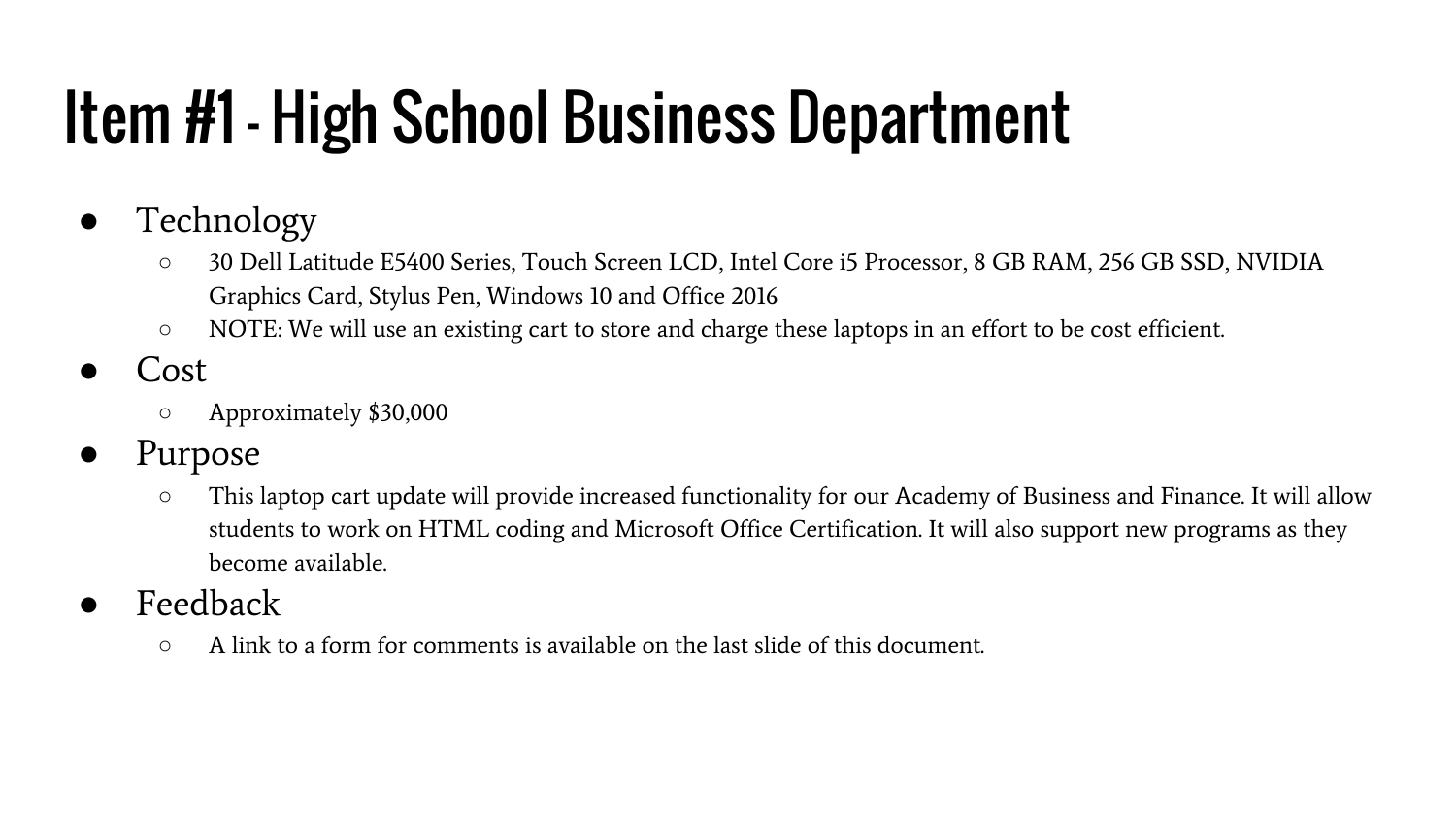# Item #2 - High School Mathematics Department

- Technology
	- 30 Dell Latitude E5400 Series, Touch Screen LCD, Intel Core i5 Processor, 8 GB RAM, 256 GB SSD, NVIDIA Graphics Card, Stylus Pen, Windows 10 and Office 2016
	- NOTE: We will use an existing cart to store and charge these laptops in an effort to be cost efficient.
- Cost
	- Approximately \$30,000
- Purpose
	- This laptop cart update will provide increased functionality for our High School Mathematics Department. Touch screen capabilities will allow students to use a stylus to solve mathematics problems. They will be able to utilize technology to optimize their use of Google Classroom and move in a paperless direction. Teachers and students will use this technology to support flipped classroom efforts using video to support learning. It will also support new programs as they become available.
- **Feedback** 
	- $\circ$  A link to a form for comments is available on the last slide of this document.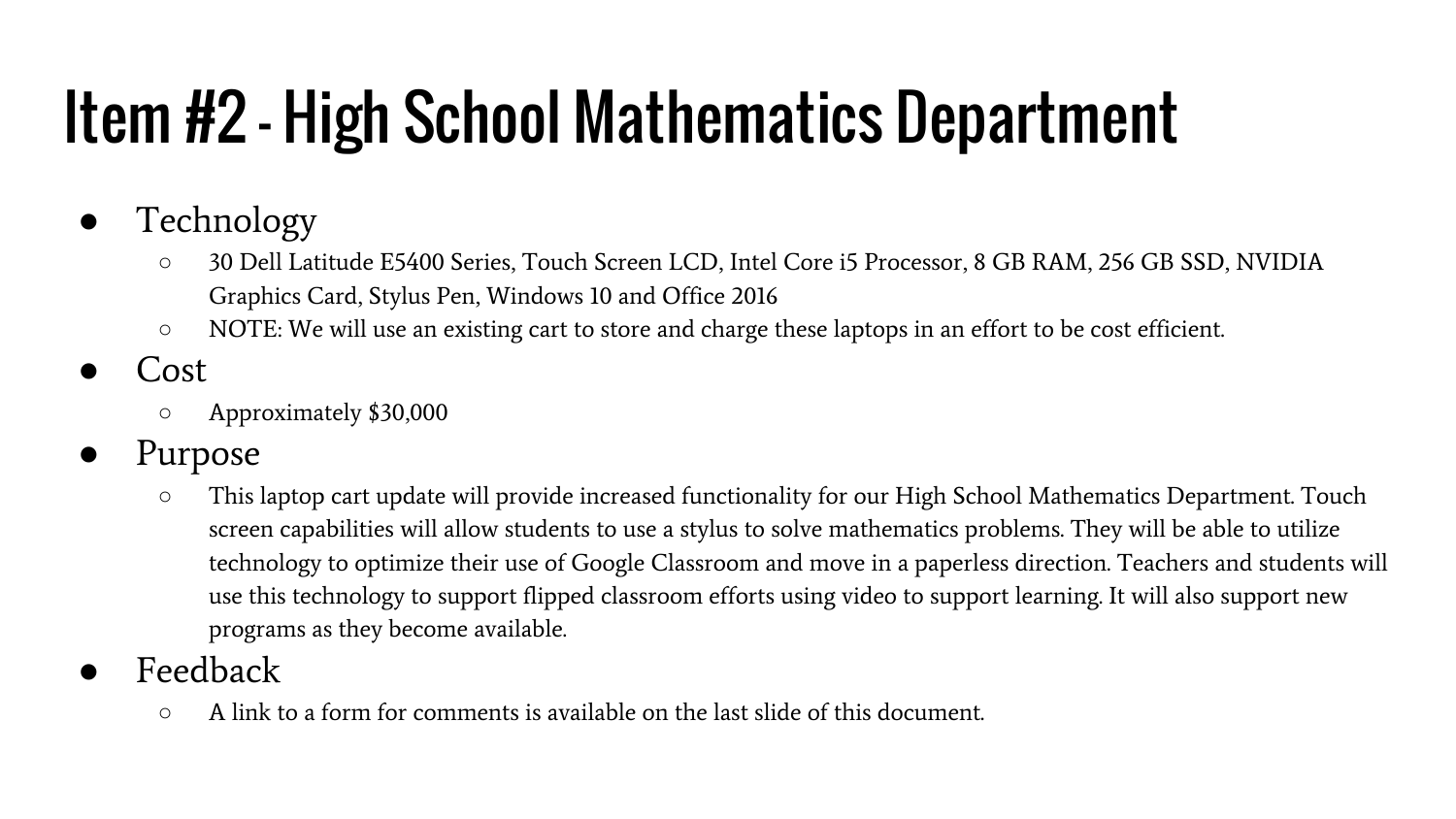# Item #3 - High School Computer Programming Course

- Technology
	- 30 Dell Latitude E5400 Series, Touch Screen LCD, Intel Core i5 Processor, 8 GB RAM, 256 GB SSD, NVIDIA Graphics Card, Stylus Pen, Windows 10 and Office 2016
	- NOTE: We will use an existing cart to store and charge these laptops in an effort to be cost efficient.
- Cost
	- Approximately \$30,000
- Purpose
	- This laptop cart update will provide increased functionality for our High School Computer Programming course. This course provides an excellent opportunity for students to learn coding and programming. Only 1 in 4 schools offer courses related to Computer Science and by 2022 there is predicted to be 1 million available computing jobs. This technology will allow students to experience programming using Alice, Scratch, LEGO EV3, EverFi Radius, and Code.org. It will also have the specifications to support new programs as they become available
- **Feedback** 
	- $\circ$  A link to a form for comments is available on the last slide of this document.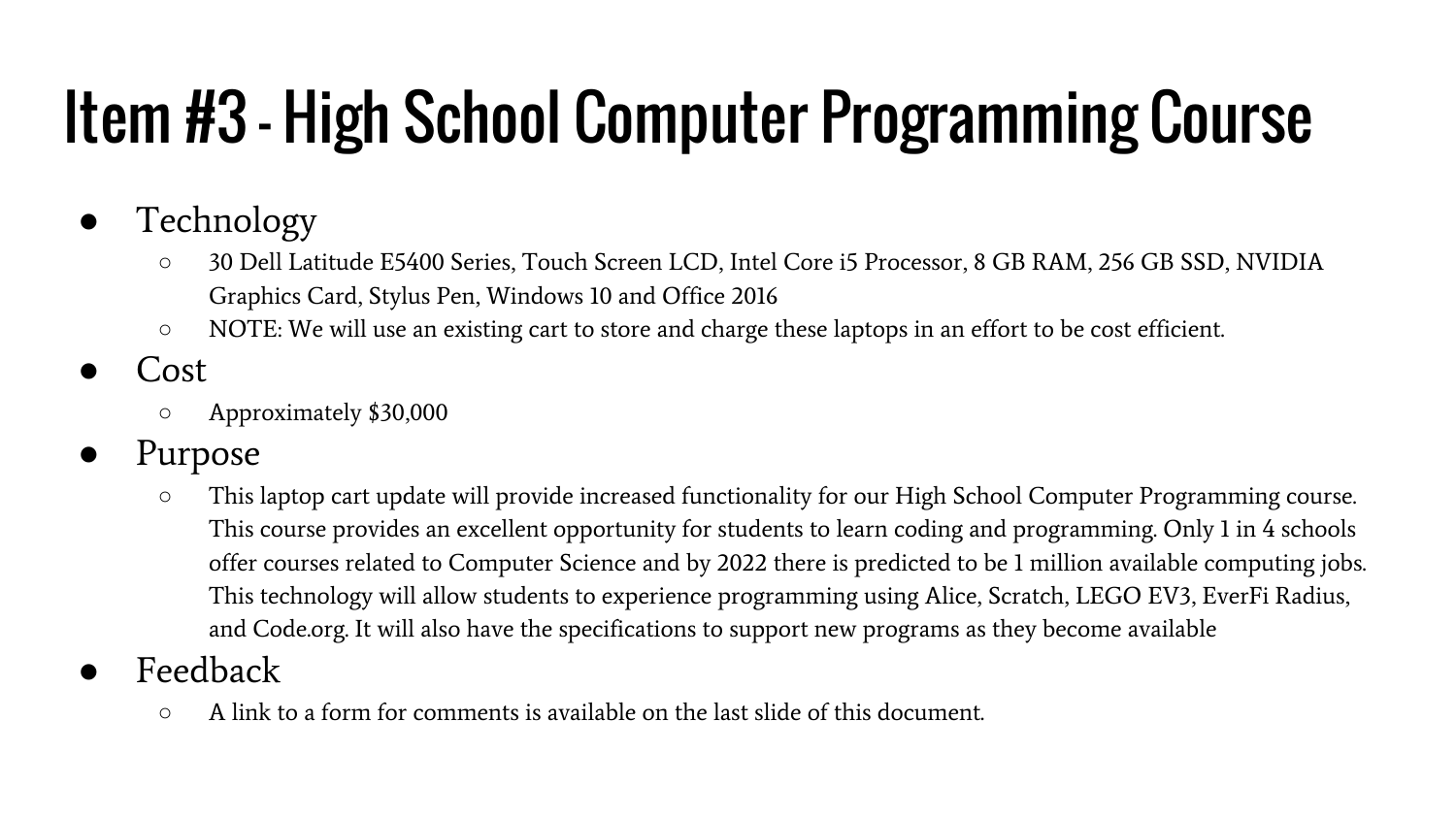# Item #4 - High School Art Department

- Technology
	- 31 Dell Latitude E5400 Series, Touch Screen LCD, Intel Core i5 Processor, 8 GB RAM, 256 GB SSD, NVIDIA Graphics Card, Stylus Pen, Windows 10 and Office 2016
	- NOTE: We will use an existing cart to store and charge these laptops in an effort to be cost efficient.
- Cost
	- Approximately \$31,000
- Purpose
	- This laptop cart update will provide increased functionality for our High School Art Department. The department will utilize Adobe Photoshop for the digital photography course. They will use Autodesk 123D software for integration with a 3D printer. They will utilize Google Drive for creating image galleries of student artwork to share on the district website. It will also have the specifications to support new programs as they become available.
- **Feedback** 
	- $\circ$  A link to a form for comments is available on the last slide of this document.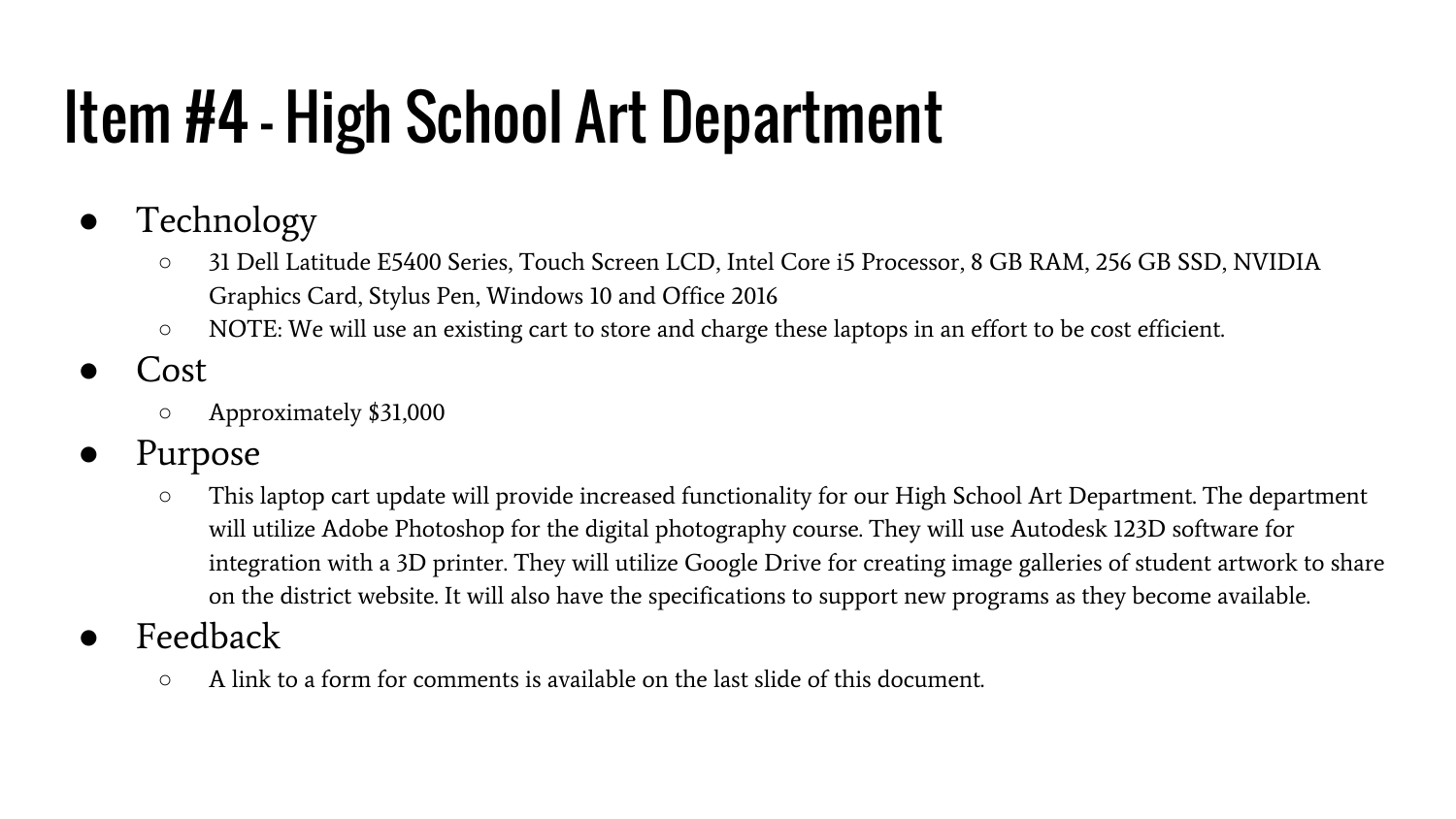# Item #5 - High School Media Center

- Technology
	- 30 Dell Latitude E5400 Series, Touch Screen LCD, Intel Core i5 Processor, 8 GB RAM, 256 GB SSD, NVIDIA Graphics Card, Stylus Pen, Windows 10 and Office 2016
	- NOTE: We will use an existing cart to store and charge these laptops in an effort to be cost efficient.
- Cost
	- Approximately \$30,000
- Purpose
	- This laptop cart update will provide increased functionality for our High School Media Center as well as teachers in their classrooms due to portability. This cart will support collaborative learning through Google Apps for Education. The touch screen will integrate annotation tools offered in Windows 10 and Office 2016. It will allow for student projects such as those applying multimedia, Islands of Enlightenment Virtual Worlds, Minecraft Edu, coding initiatives, and 3D modeling. It will also have the specifications to support new programs as they become available
- **Feedback** 
	- $\circ$  A link to a form for comments is available on the last slide of this document.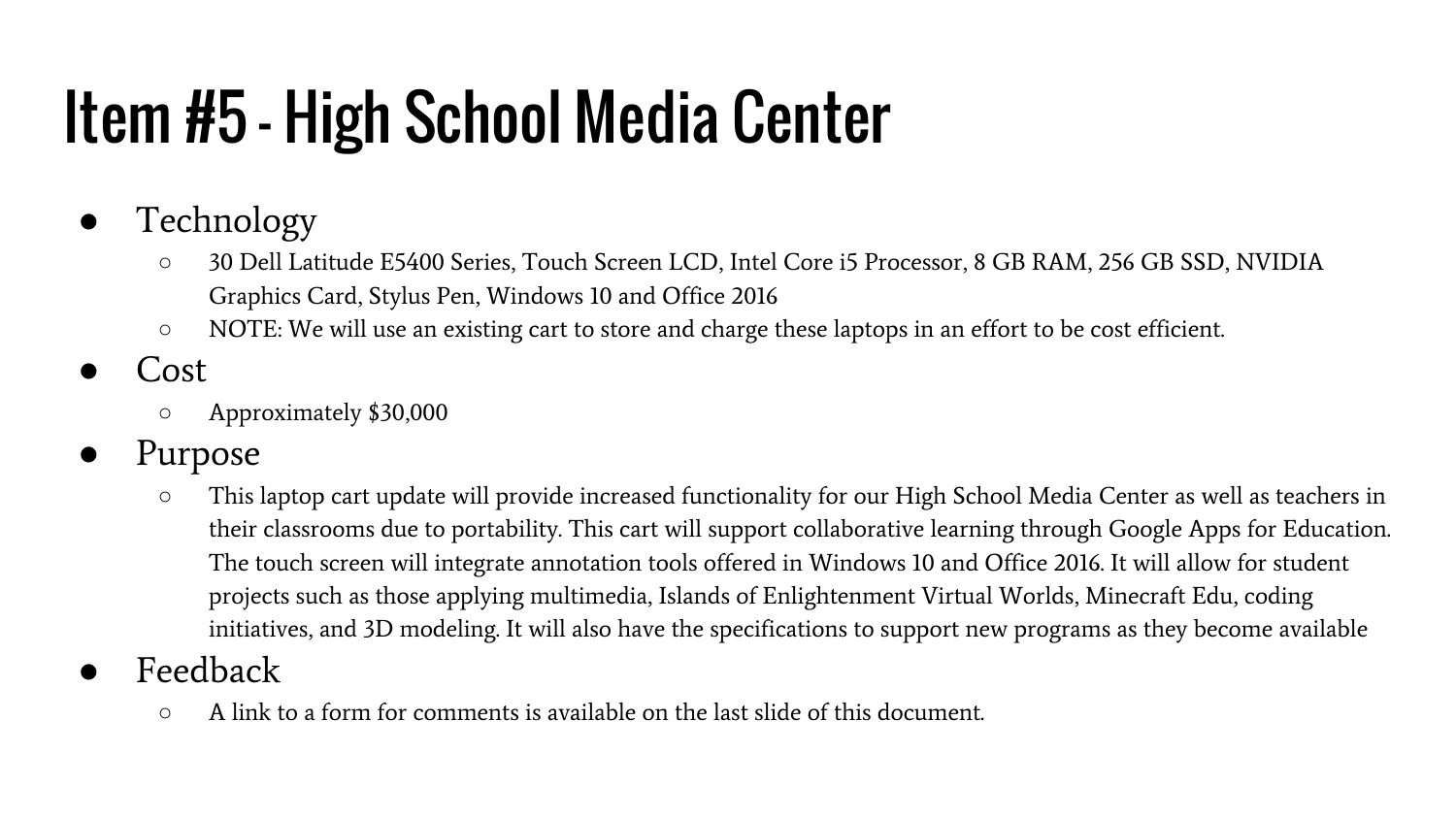# Item #6 - High School Virtual Worlds

- Technology
	- 30 Dell Latitude E5400 Series, Touch Screen LCD, Intel Core i5 Processor, 8 GB RAM, 256 GB SSD, NVIDIA Graphics Card, Stylus Pen, Windows 10 and Office 2016
	- 1 Cart
- Cost
	- $\circ$  Approximately \$30,000 + Cart \$2000
- Purpose
	- This laptop cart update will provide a platform for students to participate in a project titled Islands of Enlightenment. This project is an innovative use of educational technology allowing students to learn curriculum through a virtual world. This is a multidimensional project involves traditional learning methods that range from reading the non-fiction book, Night by Elie Wiesel, to having a virtual environment experience where students can role-play, create an exhibit as a museum curator, make machinima (movie making), as well as a multitude of multidisciplinary Common Core based learning outcomes. It will also have the specifications to support new programs as they become available.
- **Feedback** 
	- $\circ$  A link to a form for comments is available on the last slide of this document.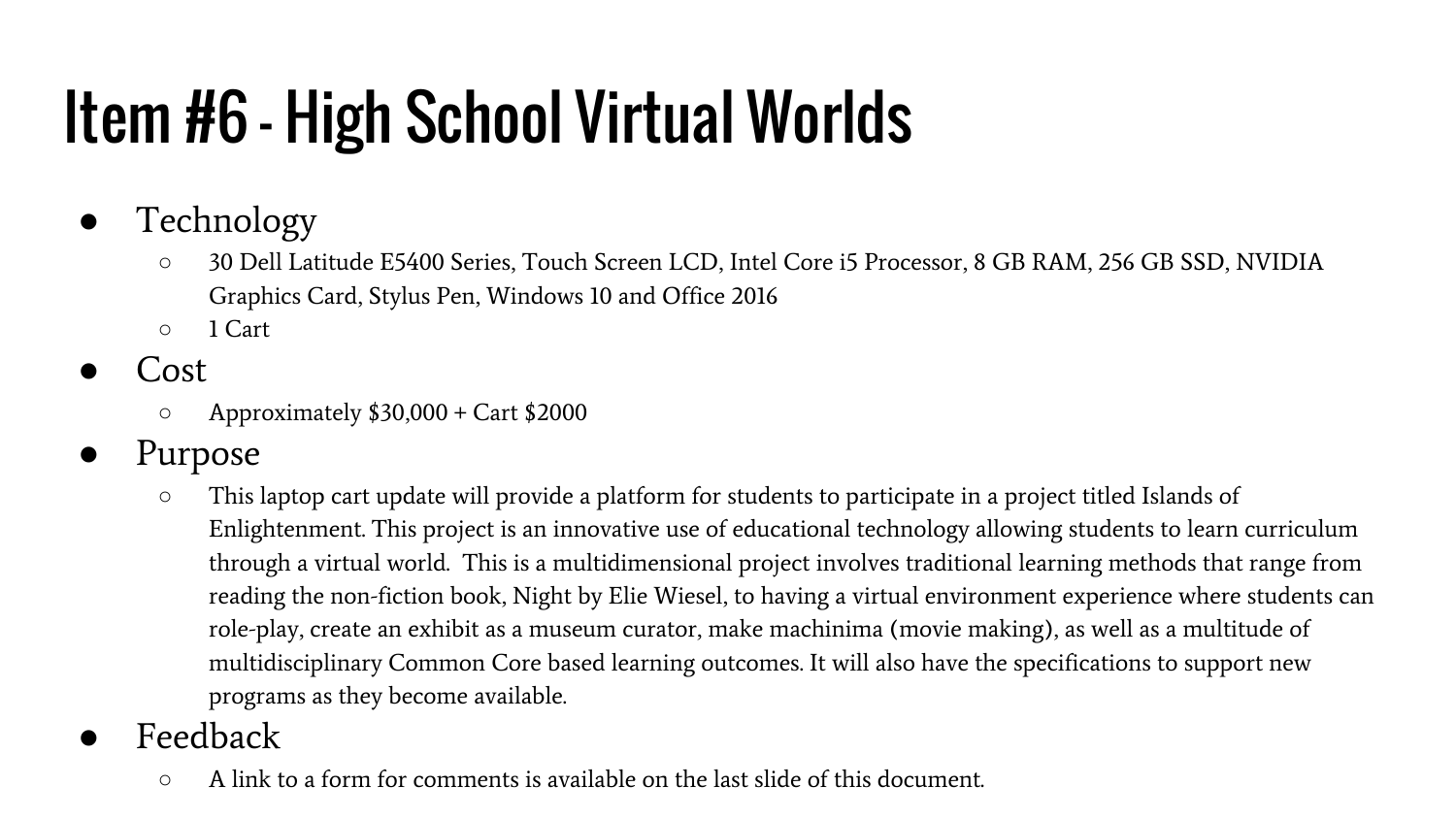#### Item #7 - Middle School Media Center

- Technology
	- 30 Dell Latitude E5400 Series, Touch Screen LCD, Intel Core i5 Processor, 8 GB RAM, 256 GB SSD, NVIDIA Graphics Card, Stylus Pen, Windows 10 and Office 2016
	- NOTE: We will use an existing cart to store and charge these laptops in an effort to be cost efficient.
- Cost
	- Approximately \$30,000
- Purpose
	- This laptop cart update will provide increased functionality for our High School Media Center as well as teachers in their classrooms due to portability. This cart will support collaborative learning through Google Apps for Education. The touch screen will integrate annotation tools offered in Windows 10 and Office 2016. It will allow for student projects such as those applying multimedia, Islands of Enlightenment Virtual Worlds, Minecraft Edu, coding initiatives, and 3D modeling. It will also have the specifications to support new programs as they become available
- **Feedback** 
	- $\circ$  A link to a form for comments is available on the last slide of this document.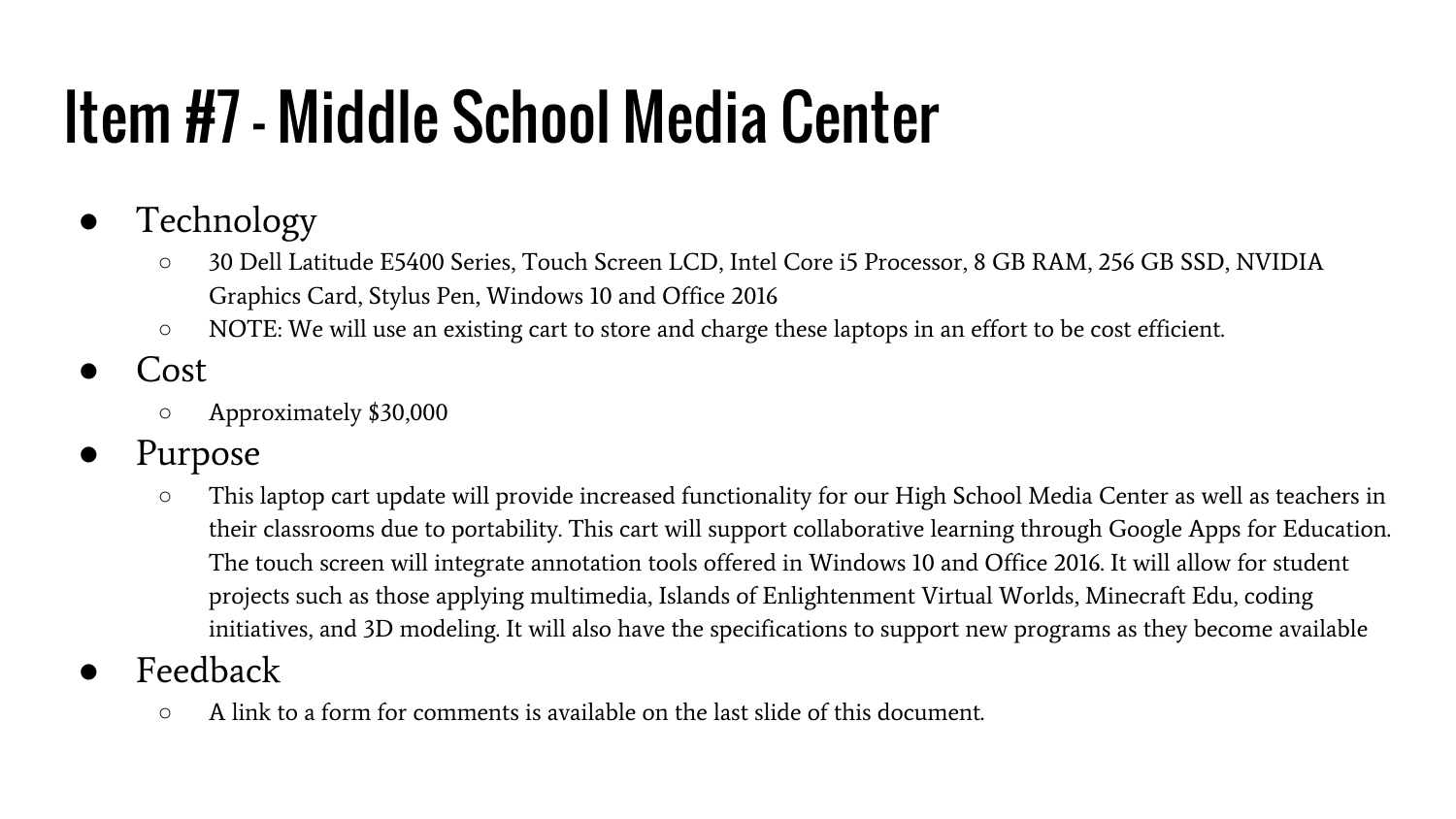## Item #8 - Middle School Virtual Worlds

- Technology
	- 30 Dell Latitude E5400 Series, Touch Screen LCD, Intel Core i5 Processor, 8 GB RAM, 256 GB SSD, NVIDIA Graphics Card, Stylus Pen, Windows 10 and Office 2016
	- 1 Cart
- Cost
	- $\circ$  Approximately \$30,000 + Cart \$2000
- Purpose
	- This laptop cart update will provide a platform for students to participate in a project titled Islands of Enlightenment. This project is an innovative use of educational technology allowing students to learn curriculum through a virtual world. This is a multidimensional student project involves studying Medieval history and being given role to play in a medieval setting whereby they need to collaborate and work together to interact with others to find out the rightful Heir of the King of an imaginary English Kingdom. Common Core based reading, writing, technology, and collaboration skills will be highlighted. It will also have the specifications to support new programs as they become available.
- **Feedback** 
	- A link to a form for comments is available on the last slide of this document.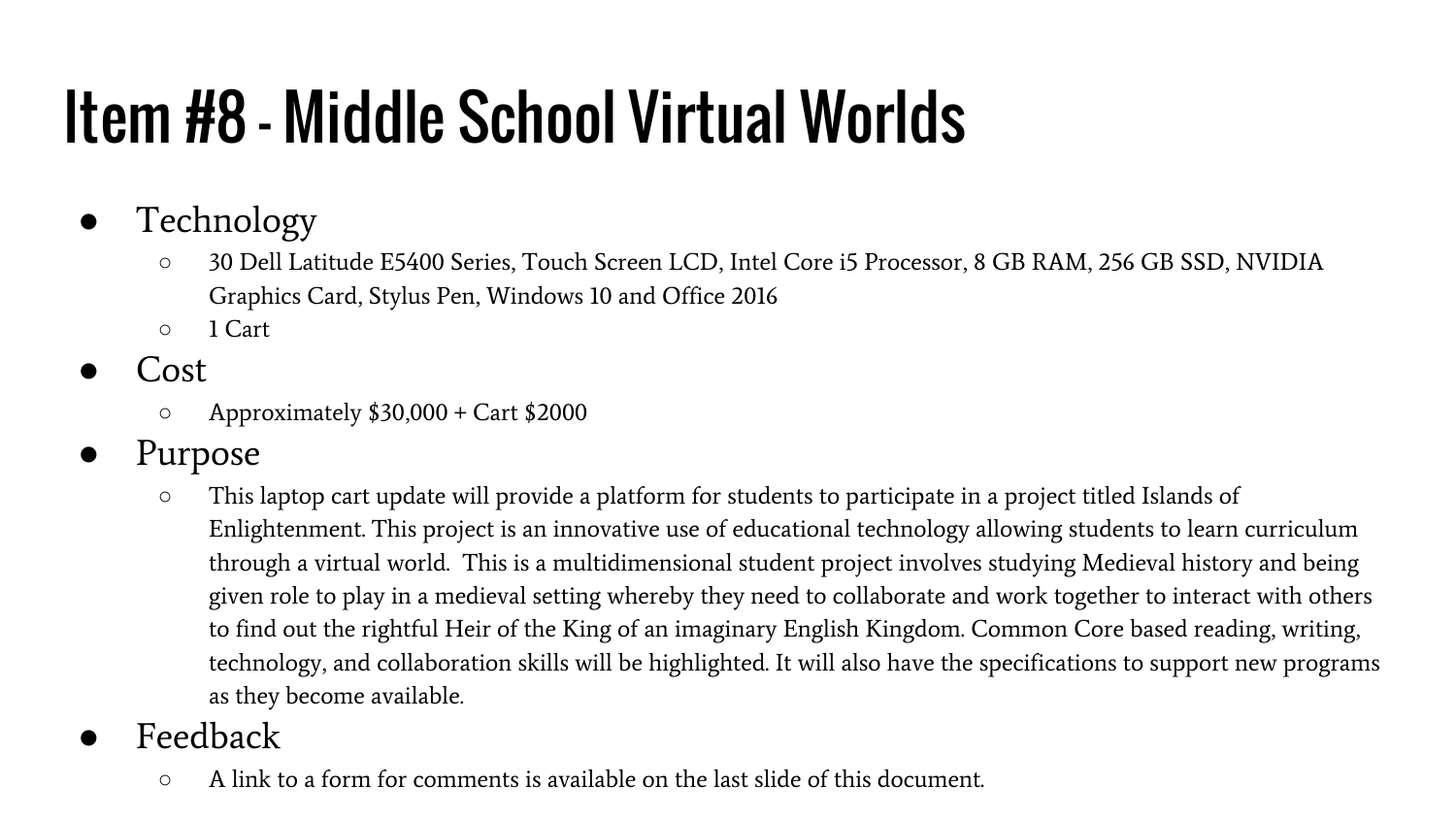### Item #9 - Middle School iPads

- Technology
	- 30 iPad Air 2 16 GB Tablets
	- NOTE: We will use an existing cart to store and charge these iPads in an effort to be cost efficient.
- **Cost** 
	- Approximately \$19,200
- Purpose
	- This iPad cart update will provide updated iPads. These will support iOS 9 and will allow teachers to utilize portable devices for a wide variety of applications. Teachers and students will use Google Apps for Education along with apps for multimedia creation. Students will use apps for online assessment practice through STAR, IXL Math and Khan Academy. Apps will also support a flipped classroom model if desired as well as offer innovative uses of the iPad for lessons integrating augmented reality. Students will use iPads to engage in virtual field trips and even potential collaboration with a classroom in an alternate location through use of video conferencing. Updated iPads will allow for newly developed apps to function properly as they become available.
- **Feedback** 
	- $\circ$  A link to a form for comments is available on the last slide of this document.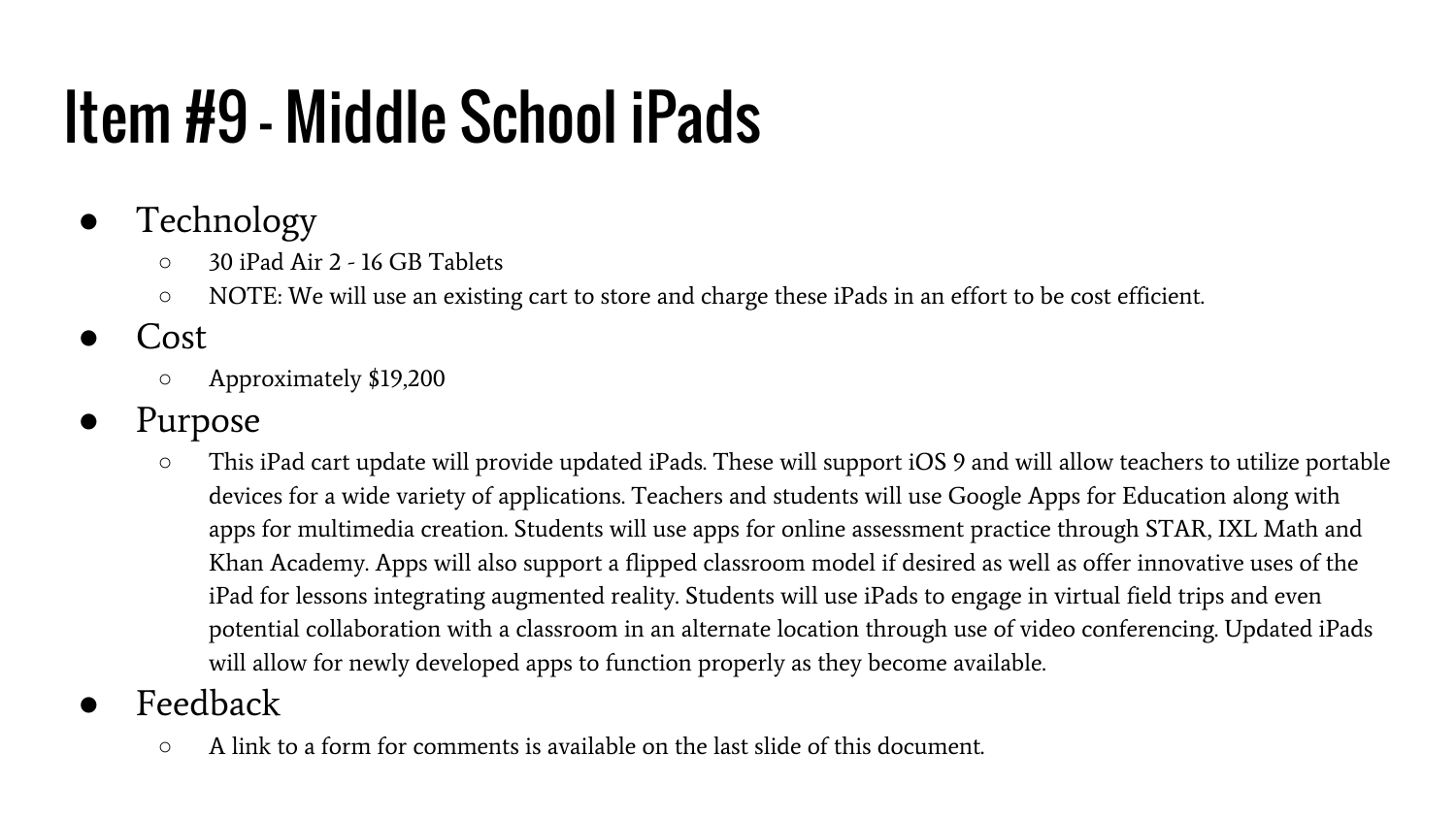#### Item #10 - AJ Schmidt Media Center

- Technology
	- 30 Dell Latitude E5400 Series, Touch Screen LCD, Intel Core i5 Processor, 8 GB RAM, 256 GB SSD, NVIDIA Graphics Card, Stylus Pen, Windows 10 and Office 2016
	- NOTE: We will use an existing cart to store and charge these laptops in an effort to be cost efficient.
- Cost
	- Approximately \$30,000
- Purpose
	- This laptop cart update will provide increased functionality for our our AJ Schmidt Elementary Media Center as well as teachers in their classrooms due to portability. This cart will support collaborative learning through Google Apps for Education. The touch screen will integrate annotation tools offered in Windows 10 and Office 2016. Students will also be able to utilize programs such as LEGO WeDo robotics to explore STEM related activities, Minecraft Edu to learn within educational virtual worlds, and also K-5 coding initiatives.
- **Feedback** 
	- $\circ$  A link to a form for comments is available on the last slide of this document.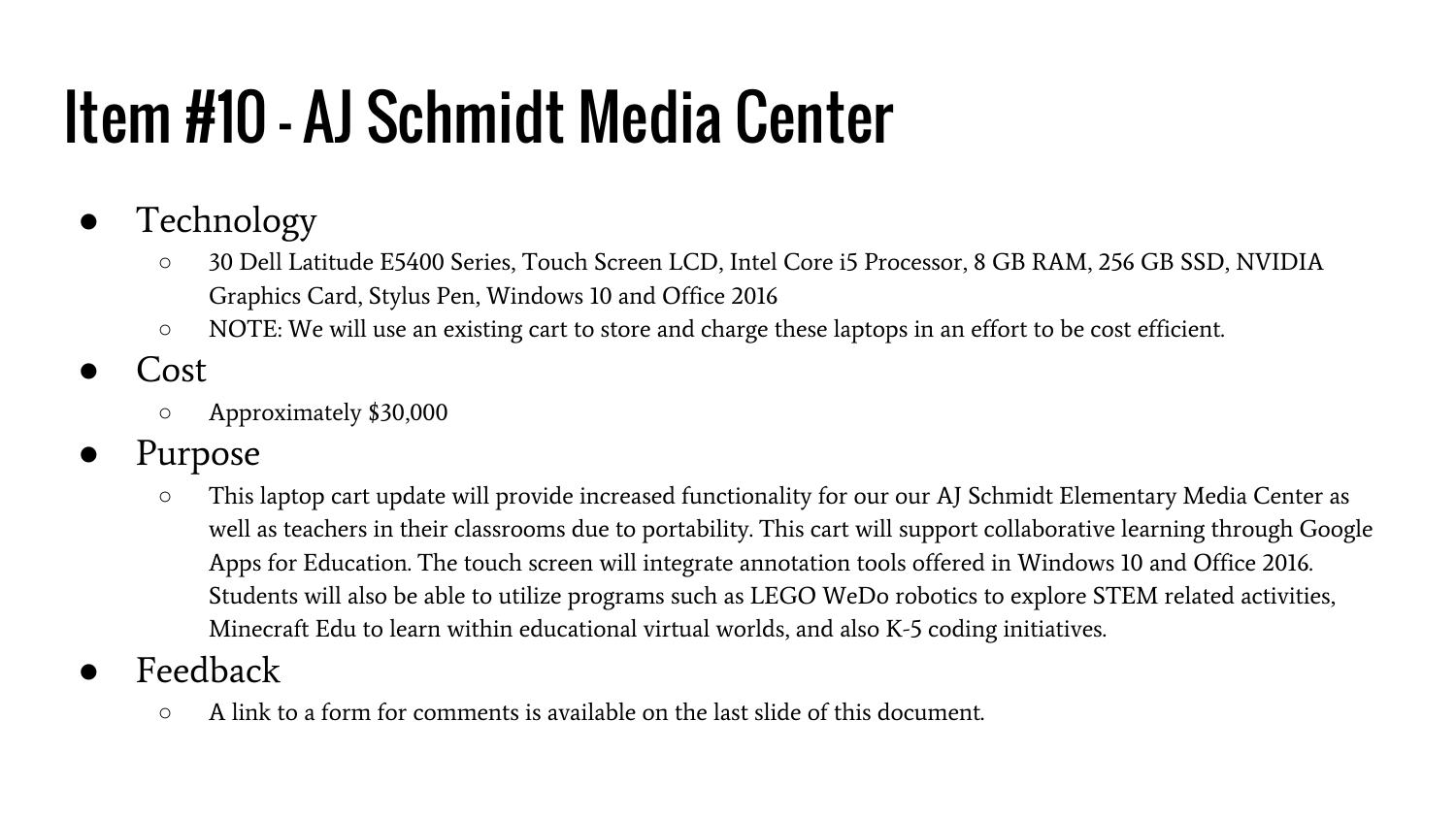# Item #11 - Highland Media Center

- Technology
	- 30 Dell Latitude E5400 Series, Touch Screen LCD, Intel Core i5 Processor, 8 GB RAM, 256 GB SSD, NVIDIA Graphics Card, Stylus Pen, Windows 10 and Office 2016
	- NOTE: We will use an existing cart to store and charge these laptops in an effort to be cost efficient.
- Cost
	- Approximately \$30,000
- Purpose
	- This laptop cart update will provide increased functionality for our our Highland Elementary Media Center as well as teachers in their classrooms due to portability. This cart will support collaborative learning through Google Apps for Education. The touch screen will integrate annotation tools offered in Windows 10 and Office 2016. Students will also be able to utilize programs such as LEGO WeDo robotics to explore STEM related activities, Minecraft Edu to learn within educational virtual worlds, and also K-5 coding initiatives.
- Feedback
	- $\circ$  A link to a form for comments is available on the last slide of this document.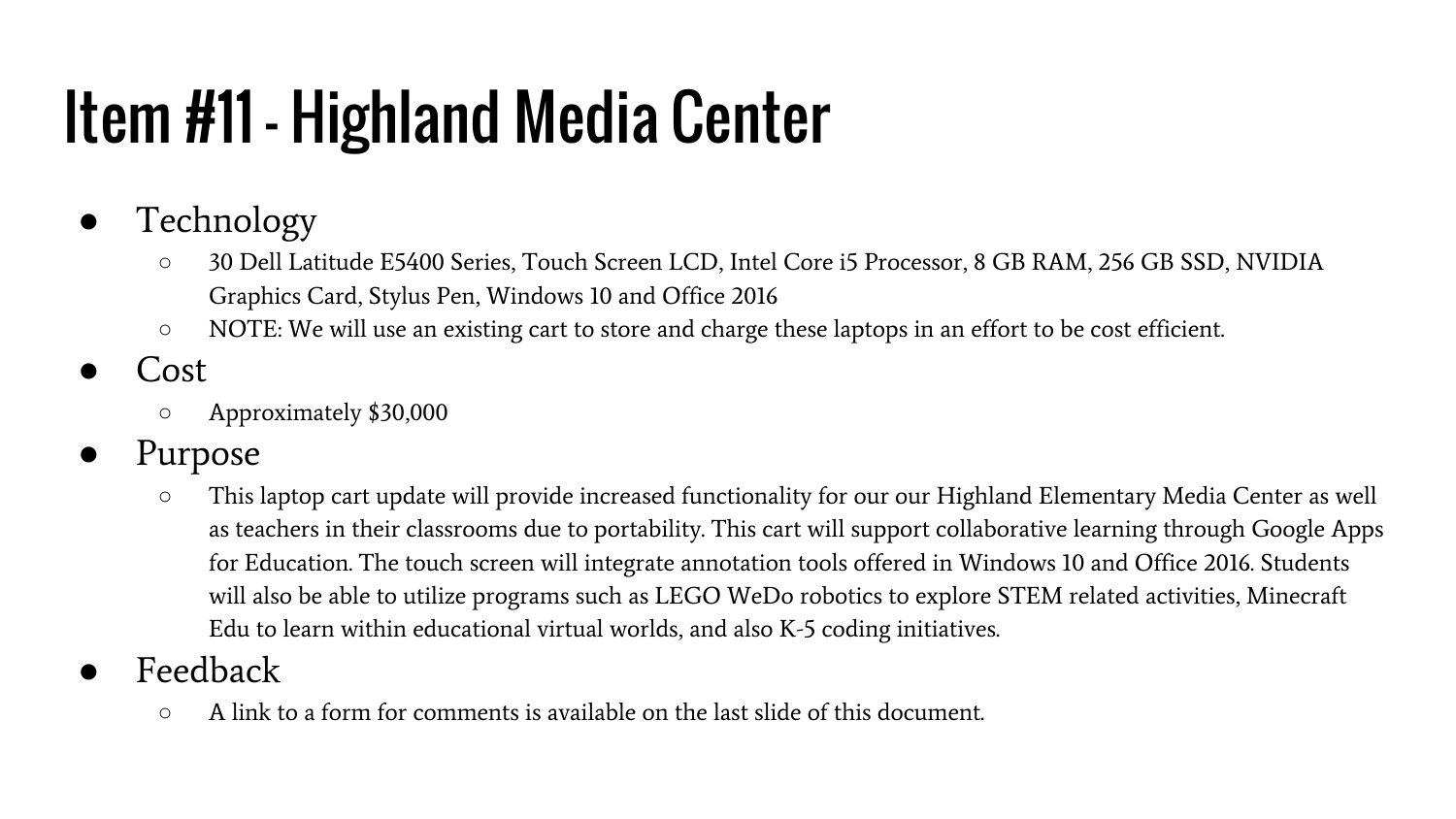# Item #12 - JT Waugh Media Center

- Technology
	- 30 Dell Latitude E5400 Series, Touch Screen LCD, Intel Core i5 Processor, 8 GB RAM, 256 GB SSD, NVIDIA Graphics Card, Stylus Pen, Windows 10 and Office 2016
	- NOTE: We will use an existing cart to store and charge these laptops in an effort to be cost efficient.
- Cost
	- Approximately \$30,000
- Purpose
	- This laptop cart update will provide increased functionality for our our JT Waugh Media Center as well as teachers in their classrooms due to portability. This cart will support collaborative learning through Google Apps for Education. The touch screen will integrate annotation tools offered in Windows 10 and Office 2016. Students will also be able to utilize programs such as LEGO WeDo robotics to explore STEM related activities, Minecraft Edu to learn within educational virtual worlds, and also K-5 coding initiatives.
- **Feedback** 
	- $\circ$  A link to a form for comments is available on the last slide of this document.